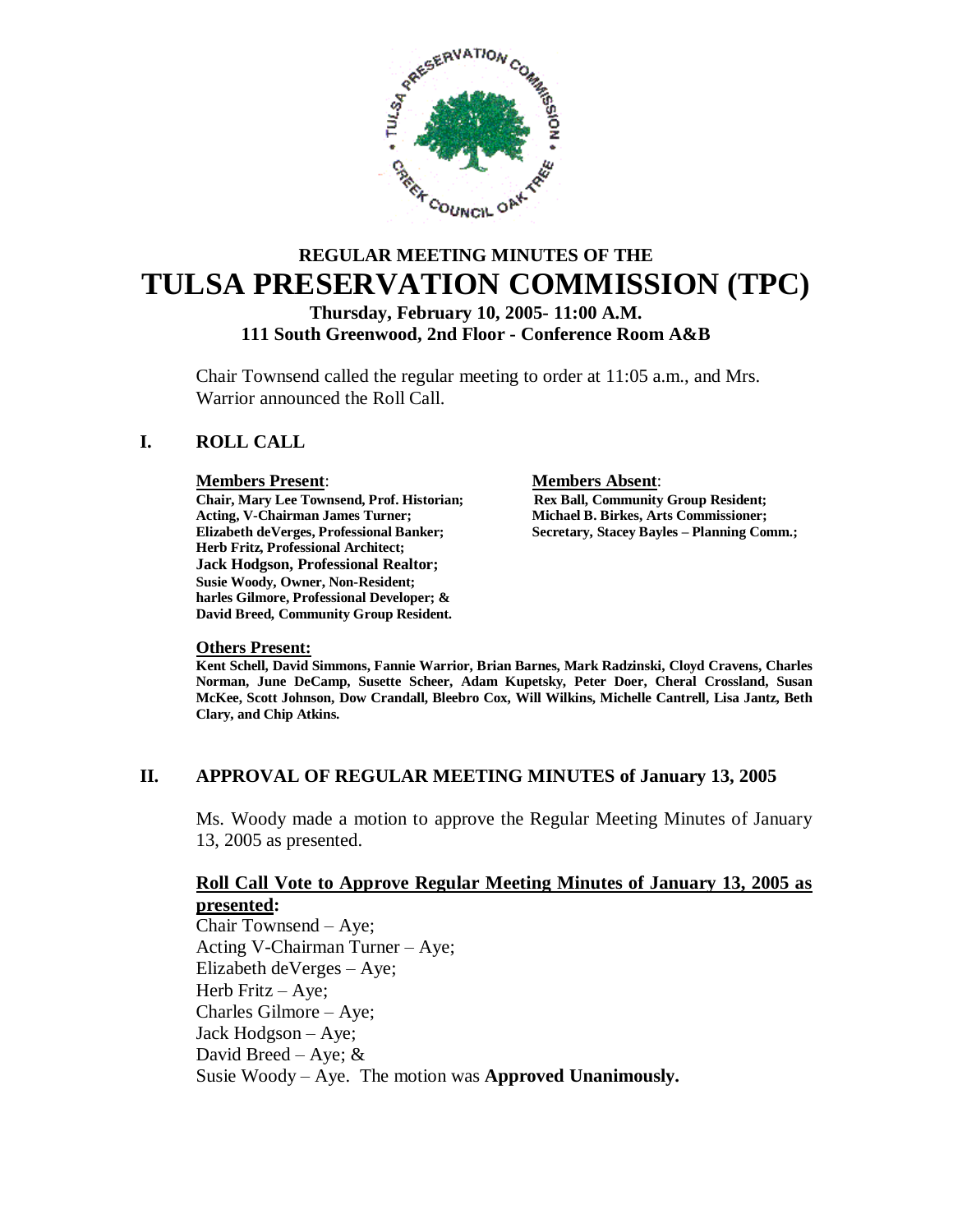# **III. UNFINISHED BUSINESS**

# **A. Conflict of Interest**

Chair Townsend asked the commission if anyone had a "Conflict of Interest" with any of the three (3) Certificates of Appropriateness (COA) Request that were brought before the board for review. Members were instructed to "Abstain" from voting if that were the case.

Acting V-Chairman Turner stated that he will abstain from voting on agenda item #2 of the Certificates of Appropriateness Request due to him being the applicant.

# **III. UNFINISHED BUSINESS**

# **A. Report and Recommendation on the Proposed Zoning Map Amendment of the Yorktown HP Zoned District**

Mr. Gilmore, Chairman of the Historic Preservation Zoning Committee stated that he and other members of the committee had met on several occasions to formulate an opinion and recommendation to the Tulsa Preservation Commission on a proposal that had been brought before them. The committee reviewed the written proposal requesting to amend the Yorktown Zoning Map by removing three (3) lots from the Yorktown HP Zoned District.

Mr. Gilmore verbally read the opinion and recommendation of the Tulsa Preservation Commission. He stated that the proposed Zoning Map Amendment which would remove three lots from the Yorktown "HP" Supplemental Zoning District is not consistent with the criteria in Chapter 10A of the City of Tulsa's Zoning Ordinance. Mr. Gilmore announced that it is the opinion and formal recommendation of the Historic Preservation Committee to the Tulsa Preservation Commission that this request should be denied.

Mr. Gilmore made a motion to support the recommendation of the Historic Preservation Committee's decision to the Tulsa Preservation Commission to **deny** the Proposed Zoning Map Amendment of the Yorktown HP Zoned District to remove three (3) lots from the Yorktown "HP" Supplemental Zoning District. Ms. deVerges seconded.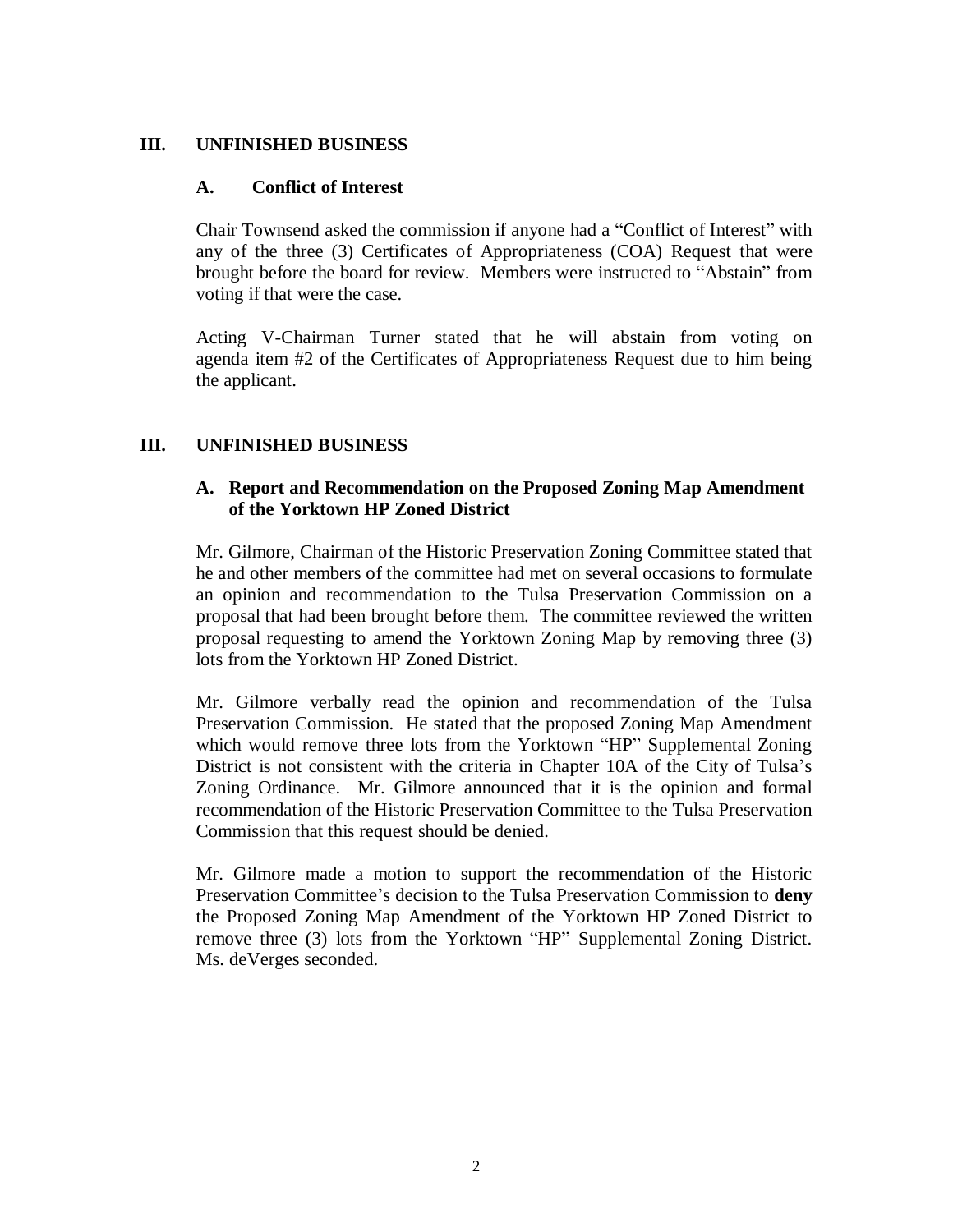Before the vote took place, Mr. Norman stated that he believed the wording on page 3 of the recommendation is inappropriate and inaccurate; and that the language should be changed.

The commission discussed this matter and changed the wording on page 3 of the recommendation.

Mr. Gilmore made another motion to support the recommendation of the Historic Preservation Committee's decision to the Tulsa Preservation Commission with the amendment to **deny** the Proposed Zoning Map Amendment of the Yorktown HP Zoned District to remove three (3) lots from the Yorktown "HP" Supplemental Zoning District. Ms. deVerges seconded the motion again by accepting the amendment.

# **Roll Call Vote to Deny Yorktown Proposed Zoning Map Amendment Request:**

Chair Townsend – Aye; Acting V-Chairman Turner – Aye; Elizabeth deVerges – Aye; Herb Fritz – Aye; Charles Gilmore – Aye; Jack Hodgson – Aye; David Breed – Aye;  $&$ Susie Woody – Aye. The motion was **Approved Unanimously to Deny.**

#### **B. Certificates of Appropriateness Request**

**1) 1701 S. Rockford Ave., Tulsa, OK 74120 (Swan Lake) Request: Propose to install (15 lite) double French doors on the East façade; & construct a 48 square foot addition on the South façade with trim, soffit and wall materials to match existing. COA Subcommittee Complete Application Date: January 25, 2005 BETH & BILL CLARY -APPROVED**

Mr. Simmons presented the Clary's Certificate of Appropriateness application to the commission. Photographs and drawings were available for review and a slide presentation was shown.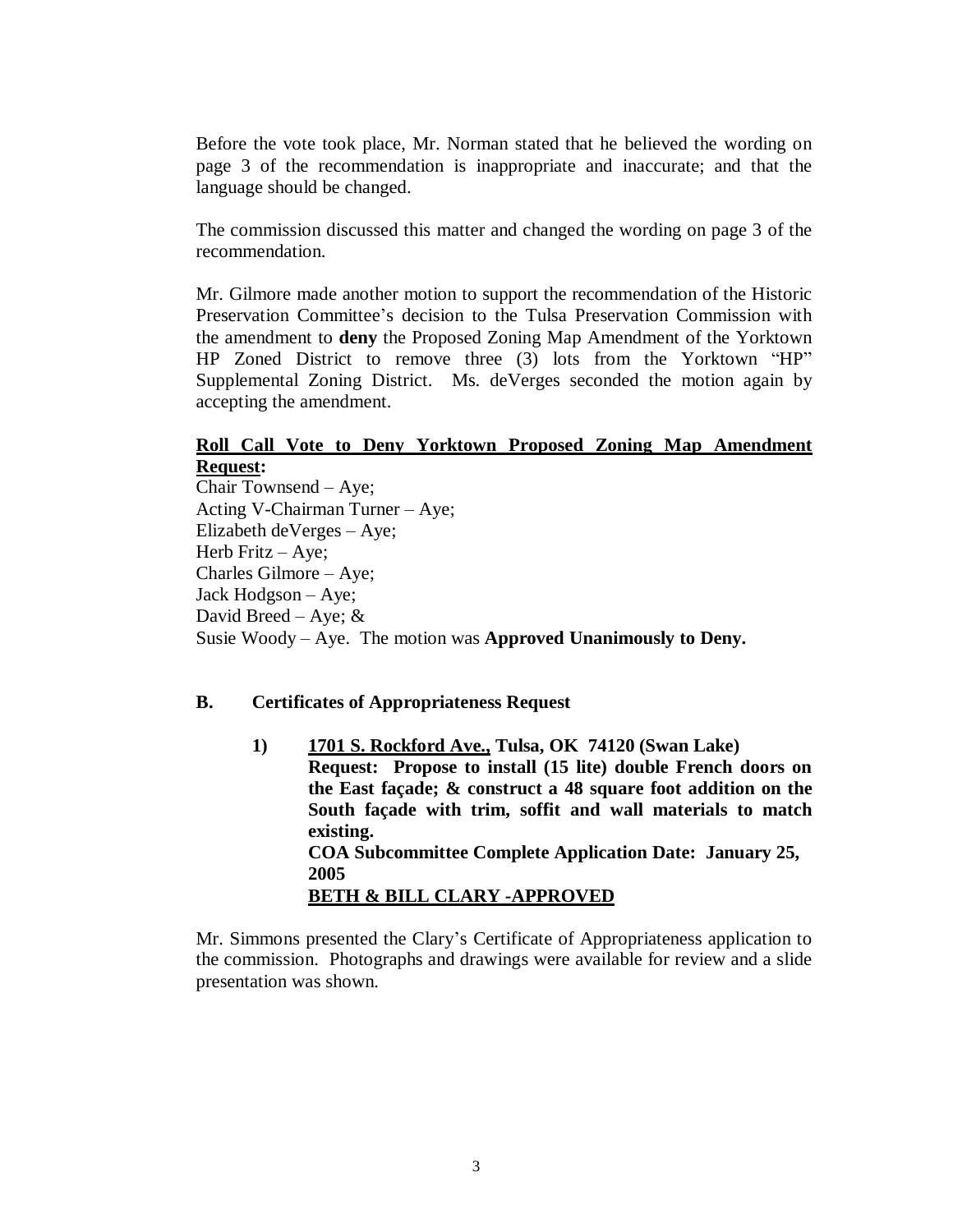Mr. Simmons stated that Beth & Bill Clary plan to install (15 lite) double French doors on the East façade of their 1925 Colonial Revival home and construct a 48 square foot addition on the South façade with trim, soffit and wall materials to match the existing.

Acting Chairman Turner (of the COA Subcommittee) stated that the COA Subcommittee recommended by a unanimous vote at the January 25, 2005 meeting to approve this application. The Subcommittee's decision was based on the appropriate design guidelines for Additions in the Swan Lake Historic **District** 

After careful consideration of the information and materials presented to the commission to make a final determination, Acting V-Chairman Turner (of the TPC) made a motion to support the COA Subcommittee's recommendation to **APPROVE Beth & Bill Clary's application.** Ms. Woody seconded.

# **Roll Call Vote to Approve the Clary's application:**

Chair Townsend – Aye; Acting V-Chairman Turner – Aye; Elizabeth deVerges – Aye; Herb Fritz – Aye; Charles Gilmore – Aye; Jack Hodgson – Aye; David Breed – Aye;  $\&$ Susie Woody – Aye. The motion was **Approved Unanimously.**

*The Tulsa Preservation Commission "Approved the Clary's proposal"based on Section VIIIB, General Requirements, B.1.0.1, B.1.0.2, B.1.0.3 & B.1.05; and from Building Materials and Elements, B.1.2.1 & B1.2.2 from Guidelines for Additions to Existing Structures for the Swan Lake Historic District.*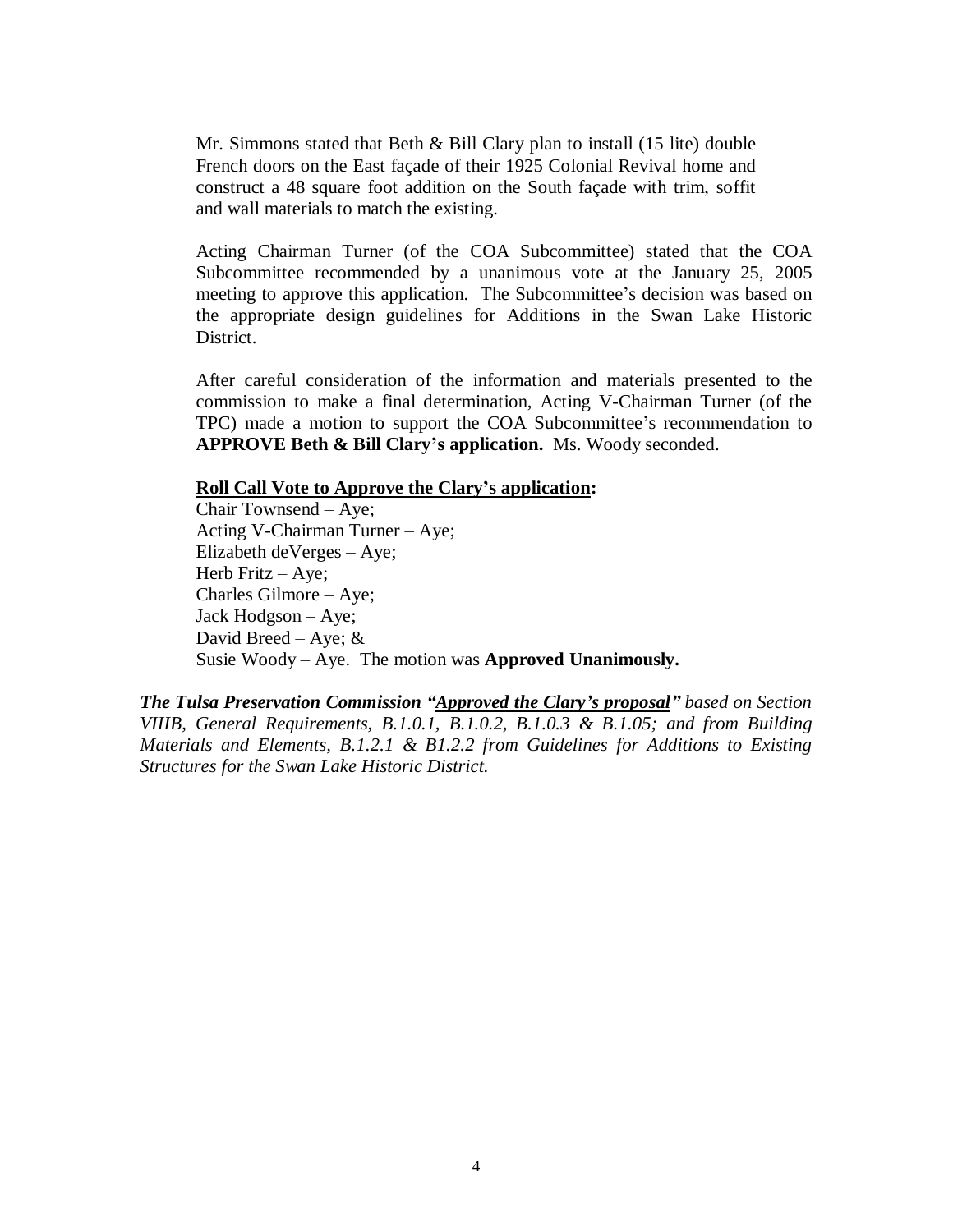**2) 1719 S. Rockford Ave., Tulsa, OK 74120 (Swan Lake) Request: Propose to add an 830 square foot addition to the rear of the structure. COA Subcommittee Complete Application Date: January 25, 2005 JIM TURNER - APPROVED**

Mr. Simmons presented Mr. Turner's Certificate of Appropriateness application to the commission. Photographs and drawings were available for review and a slide presentation was shown.

Mr. Simmons stated that Mr. Turner plans to add an 830 square foot addition to the rear façade of his 1996 Colonial Revival home.

Acting Chairman Turner (of the COA Subcommittee) stated that the COA Subcommittee recommended by a majority vote at the January 25, 2005 meeting to approve this application. The Subcommittee's decision was based on the appropriate design guidelines for Additions in the Swan Lake Historic District.

After careful consideration of the information and materials presented to the commission to make a final determination, Mr. Hodgson made a motion to support the COA Subcommittee's recommendation to **APPROVE Mr. Turner's application.** Ms. Woody seconded.

#### **Roll Call Vote to Approve Mr. Turner's application:**

Chair Townsend – Aye; Acting V-Chairman Turner – Abstain; Elizabeth deVerges – Aye; Herb Fritz – Aye; Charles Gilmore – Aye; Jack Hodgson – Aye; David Breed – Aye;  $&$ Susie Woody – Aye. The motion was **Approved by Majority.**

*The Tulsa Preservation Commission "Approved Mr. Turner's proposal"based on Section VIIIB, General Requirements, B.1.0.1, B.1.0.2, B.1.0.3 & B.1.05; and from Building Materials and Elements, B.1.2.1 & B1.2.2 from Guidelines for Additions to Existing Structures for the Swan Lake Historic District.*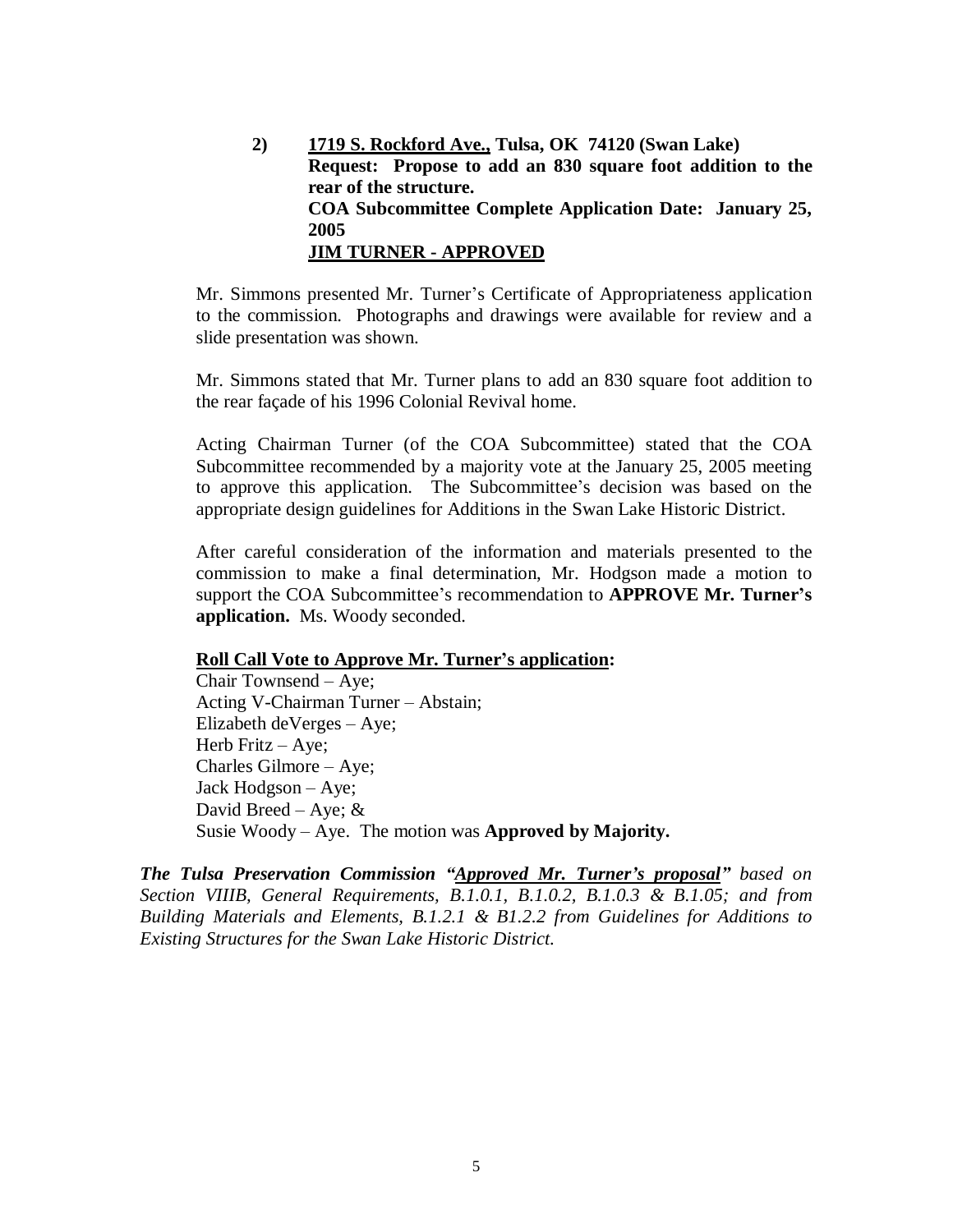**3) 619 N. Cheyenne Ave., Tulsa, OK 74106 (Brady Heights) Request: Propose New Construction of a single family dwelling of 1,780 square feet. COA Subcommittee Complete Application Date: January 25, 2005 WILL WILKINS -APPROVED**

Mr. Simmons presented Mr. Wilkins' Certificate of Appropriateness application to the commission. Photographs and drawings were available for review and a slide presentation was shown.

Mr. Simmons stated that Mr. Wilkins plans to construct a new single family dwelling that consists of 1,780 square feet at the property of 619 N. Cheyenne Avenue in the Brady Heights District.

Acting Chairman Turner (of the COA Subcommittee) stated that the COA Subcommittee recommended by a majority vote at the January 25, 2005 meeting to approve this application. The Subcommittee's decision was based on the appropriate design guidelines for New Construction in the Brady Heights Historic District.

After careful consideration of the information and materials presented to the commission to make a final determination, Acting V-Chairman Turner made a motion to support the COA Subcommittee's recommendation to **APPROVE Mr. Wilkins'application.** Mr. Hodgson seconded.

#### **Roll Call Vote to Approve Mr. Wilkins' application:**

Chair Townsend – Aye; Acting V-Chairman Turner – Abstain; Elizabeth deVerges – Aye; Herb Fritz  $-$  Nay; Charles Gilmore – Aye; Jack Hodgson – Aye; David Breed – Aye;  $\&$ Susie Woody – Aye. The motion was **Approved by Majority.**

*The Tulsa Preservation Commission "Approved Mr. Wilkins' proposal"based on Guidelines for New Construction or Moving Structures into the Brady Heights Historic District.*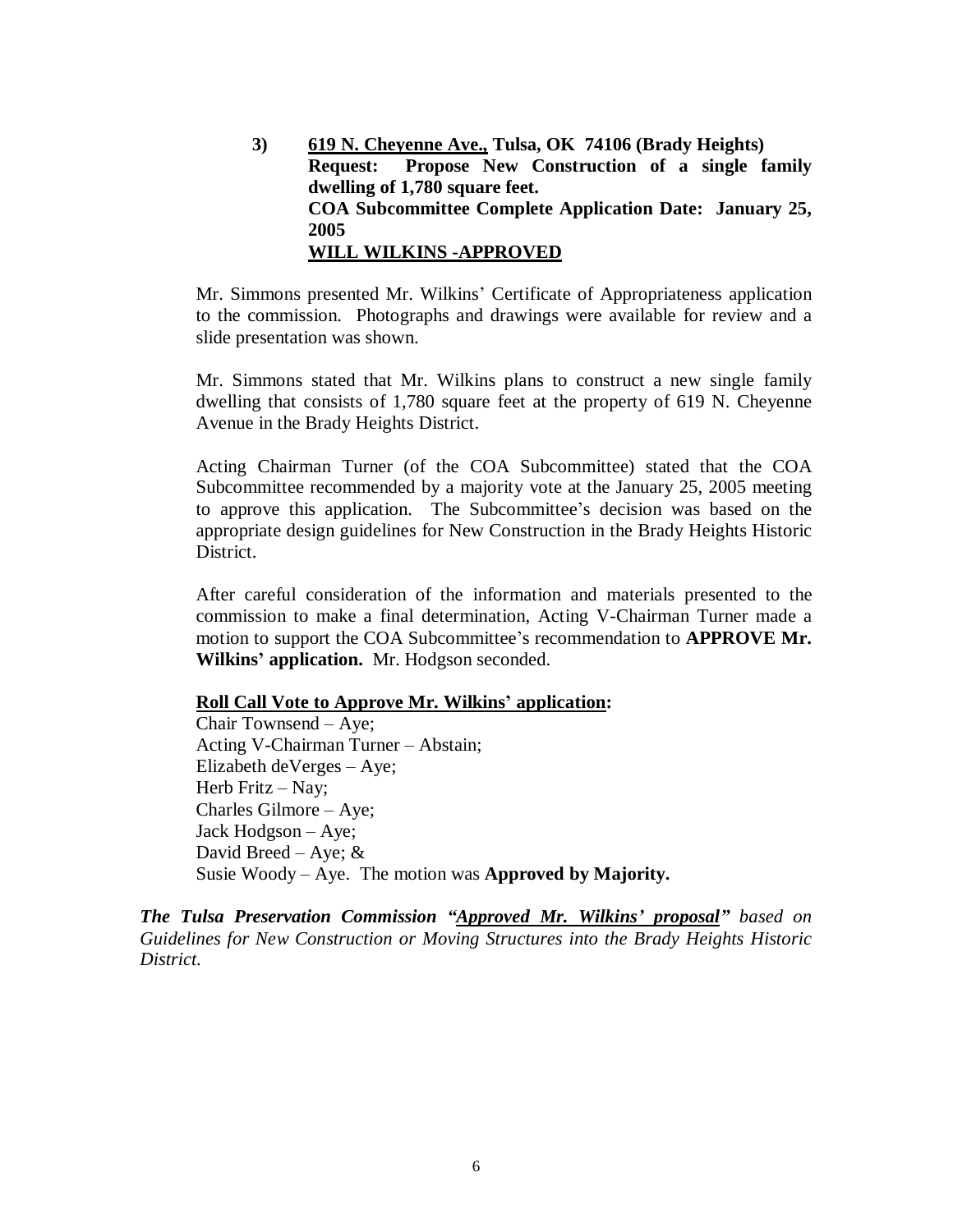Chair Townsend announced that agenda item III. D., under Unfinished Business on the design amendment for the Tulsa Fire Alarm Building will be postponed to next month's meeting agenda.

# **D. Consider minor amendment to the design for the Tulsa Fire Alarm Building for the American Lung Association in compliance with the Deed of Architectural Façade Easement**

# **E. Nominate and Elect New Officers for Year 2005**

Mr. Gilmore made a motion to nominate and elect:

- **James Turner as Vice Chair; &**
- **David Breed as Secretary.**

Mr. Fritz seconded.

# **Roll Call Vote to nominate and elect New Officers for Year 2005 as indicated above:**

Chair Townsend – Aye; Acting V-Chairman Turner – Aye; Elizabeth deVerges – Aye; Herb Fritz – Aye; Charles Gilmore – Aye; Jack Hodgson – Aye; David Breed – Aye;  $\&$ Susie Woody – Aye. The motion was **Approved Unanimously.**

According to the Revised Rules & Regulations Governing Procedure of the Tulsa Preservation Commission that was adopted on November 14, 2002, Article IV – Officers, Section I., says that: At the end of the Vice-Chairperson's term, the Vice-Chairperson shall automatically succeed the Chairperson for the forthcoming year to the Tulsa Preservation Commission.

Mary Lee Townsend served as Vice-Chair to the Tulsa Preservation Commission in Year 2004; therefore Ms. Townsend shall automatically succeed the Chair in Year 2005 to the Tulsa Preservation Commission.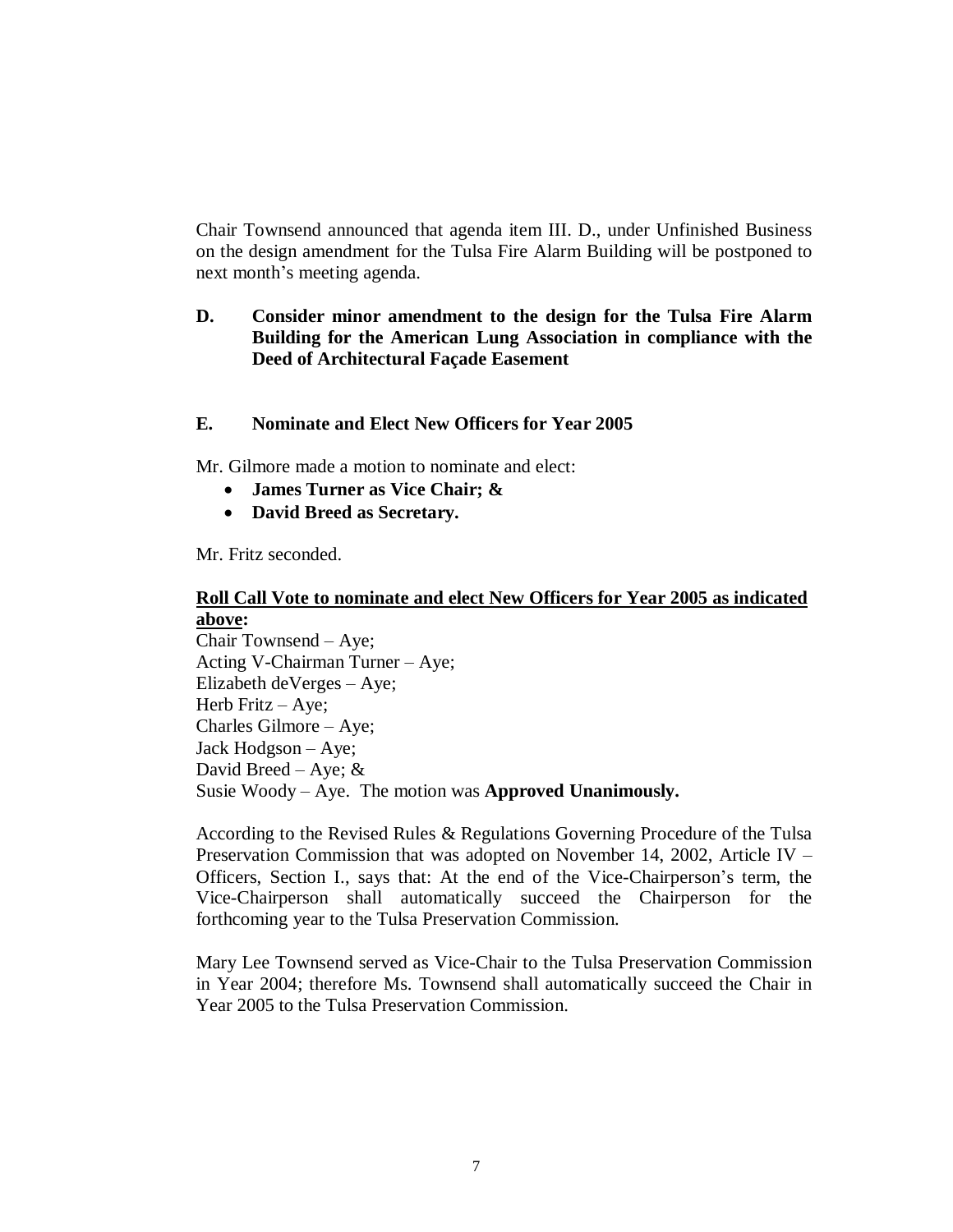#### **F. Excused Absence Request**

- **Rex Ball – Job Conflict (January 13, 2005 Meeting);**
- **Herb Fritz – Job Conflict (January 13, 2005 Meeting);**
- **Stacey Bayles – Job Conflict (February 10, 2005 Meeting);**
- **Michael Birkes – Job Conflict (February 10, 2005 Meeting); &**
- **Rex Ball – Job Conflict (February 10, 2005 Meeting).**

Mr. Hodgson made a motion to excuse all members indicated above from the January 13, 2005 and February 10, 2005 Regular Meetings due to job conflicts. Mr. Fritz seconded.

#### **Roll Call Vote to Excuse members as indicated above from the 01-13-2005 & 02-10-2005 Regular Meetings:**

Chair Townsend – Aye; V-Chairman Turner – Aye; Elizabeth deVerges – Aye; Herb Fritz – Aye; Charles Gilmore – Aye; Jack Hodgson – Aye; David Breed – Abstain; & Susie Woody – Aye. The motion was **Approved by Majority.**

### **TPC Meeting of February 10, 2005:**

### **G. Committee Reports**

Chair Townsend appointed the following members of Tulsa Preservation Commission to their Committee/Subcommittee Responsibilities for Calendar Year 2005:

> • COA Sub-Committee : James Turner, Chairperson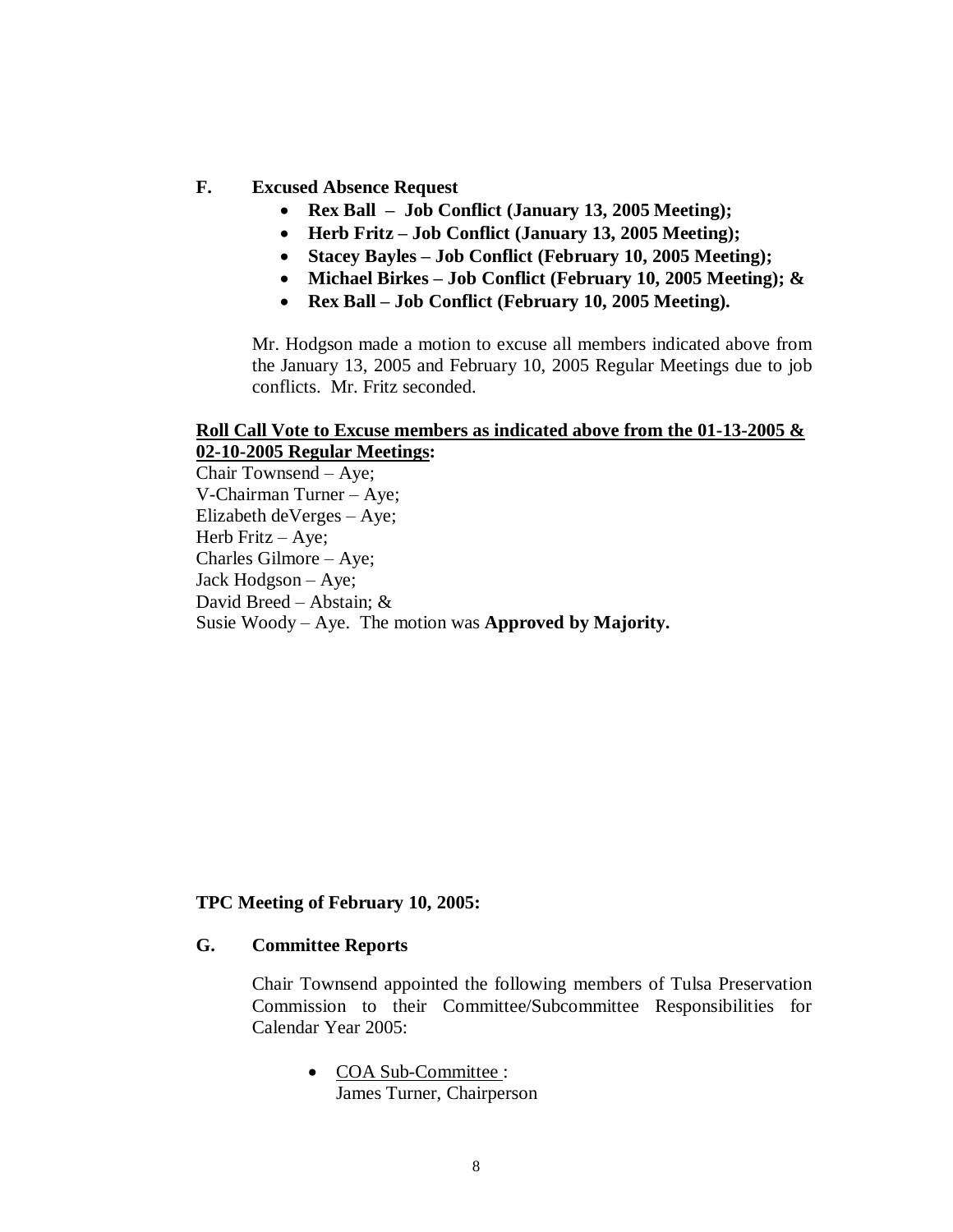Members: TPC Professional Members

- Important/Endangered Resources Sub-Committee: David Breed, Chairperson
- Historic Preservation Zoning Sub-Committee: Charles Gilmore, Chairperson Member(s): Stacey Bayles
- Historic Preservation Incentive Subcommittee: Stacey Bayles
- HP Education Sub-Committee: -NA-
- National Register Sub-Committee: Michael Birkes, Chairperson
- Neighborhood History Sub-Committee: Herb Fritz, Chairperson
- Conservation District Sub-Committee: Stacey Bayles, Chairperson
- Rules & Regulations Sub-Committee: Charles Gilmore, Chairperson
- Awards & Recognition Sub-Committee: & Rex Ball, Chairperson
- Community Outreach Sub-Committee: Rex Ball, Chairperson

# **IV. NEW BUSINESS**

Mr. Breed stated that the Historic Preservation Summit Committee met with downtown property managers getting their input on preserving downtown buildings.

# **V. COMMUNICATIONS**

Chair Townsend stated that a hearing is scheduled of the Charles E. Norman/15<sup>th</sup> & Utica, LLC Proposal of PUD-708A (Planned Unit Development) on February 16, 2005 at 1:30 p.m., for review by the Tulsa Metropolitan Area Planning Commission (TMAPC). She asked the members to try to make every effort to attend the hearing, if possible.